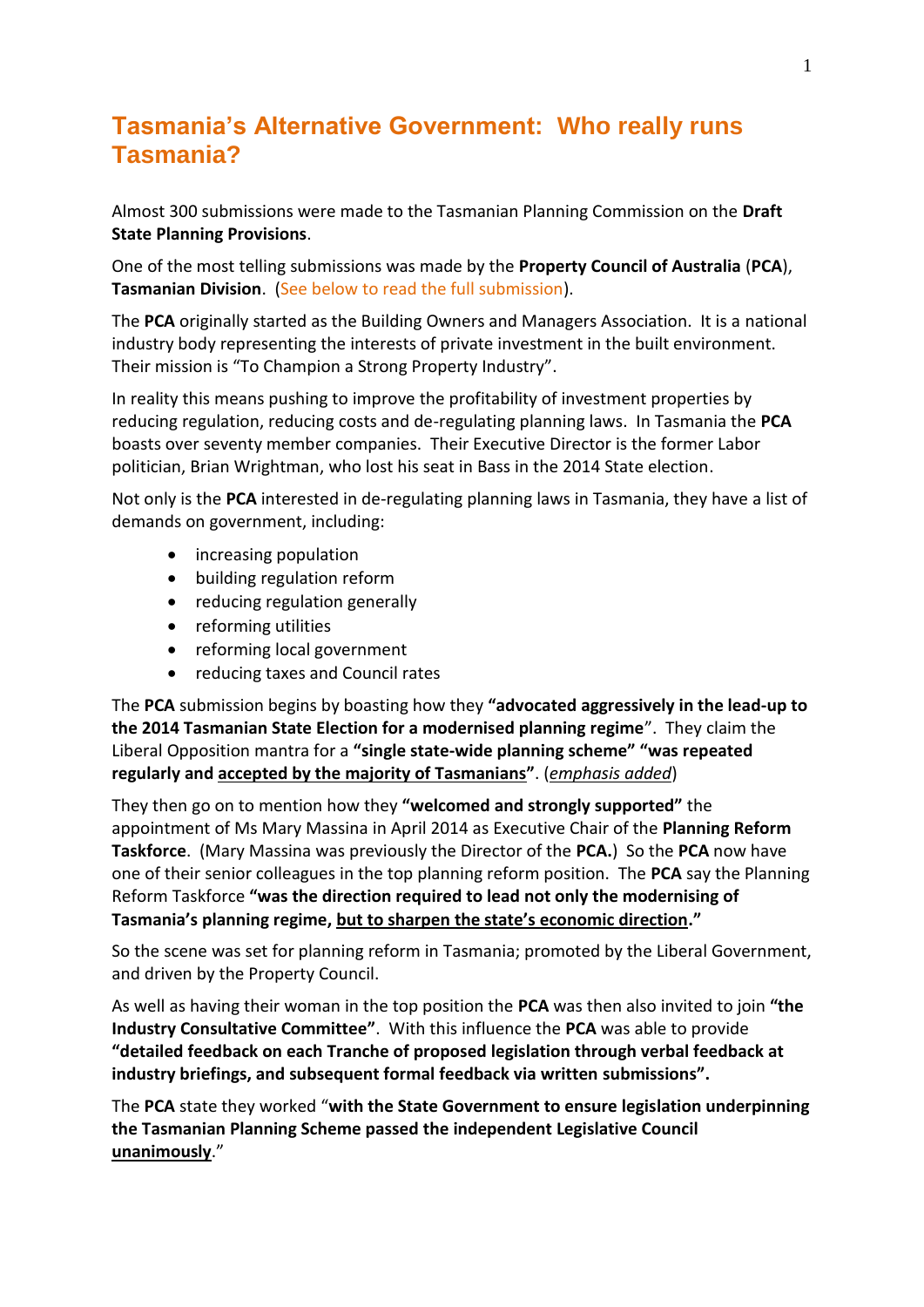The **PCA** seems a little surprised by the success of their **"advocacy effort which has led to Australia's first ever single state-wide planning scheme".** They believe it **"remains a pivotal moment in the state's investment history."** Note: **"investment history"**, not any other sort of history. And it was all achieved **"a year ahead of schedule"**!

### **The problem with local government**

However, while the **PCA** is pleased with their achievements so far, there are dark clouds on the horizon. The **PCA** state they **"remain of the view that planning should be removed from the remit of local government and placed in an independent statutory body".**

The **PCA "continues to express concern that planning decisions remain open to political interference and should be made by professionals with expertise in interpretation, implementation and decision making under the relevant planning legislation."** With their success in influencing the Planning Reform Taskforce so far, the **PCA** could be expected to seek similar influence with such an independent statutory planning body, which the **PCA** want to be responsible for all planning decisions in Tasmania.

To further their opposition to any further role of local government in planning matters, the **PCA** believe **"structural reform of the local government sector is required to reap the full benefit of the implementation of the Tasmanian Planning Scheme."**

The **PCA** seem to have some difficulty with the existence of local government. **"Along with the ridiculous number of council municipalities in Tasmania totalling twenty-nine, there have been just as many planning schemes if not more, with at one point 33 schemes underpinning the regime in Australia's smallest state."**

But, begrudgingly, the **PCA** admit **"Most positively, in recent years there has been a move to enhanced uniformity with the introduction of the Interim Schemes, which admittedly while not perfect, have delivered a significant improvement in the suite of Tasmanian planning laws."**

## **The uncertainty of Local Planning Provisions**

The attack on local government continues.

**"The PCA does not take issue with the Draft State Planning Provisions." "Our concerns rest with the 29 Local Provision Schedules, the contents of which are currently unknown."**

**"Concern remains that due to the fact that the local government sector will have significant input, there will be room for interpretation and potential for unpicking consistency."**

Here the **PCA** is talking about the possibility or local planning variations by way of:

- Particular Purpose Zones
- Specific Area Plans
- Site Specific Qualifications or
- Local Area Objectives

However, there is hope for the **PCA** yet: **"We have been assured that the parameters are tight".** Presumably the Government has told the PCA not to worry too much - **"the parameters are tight".**